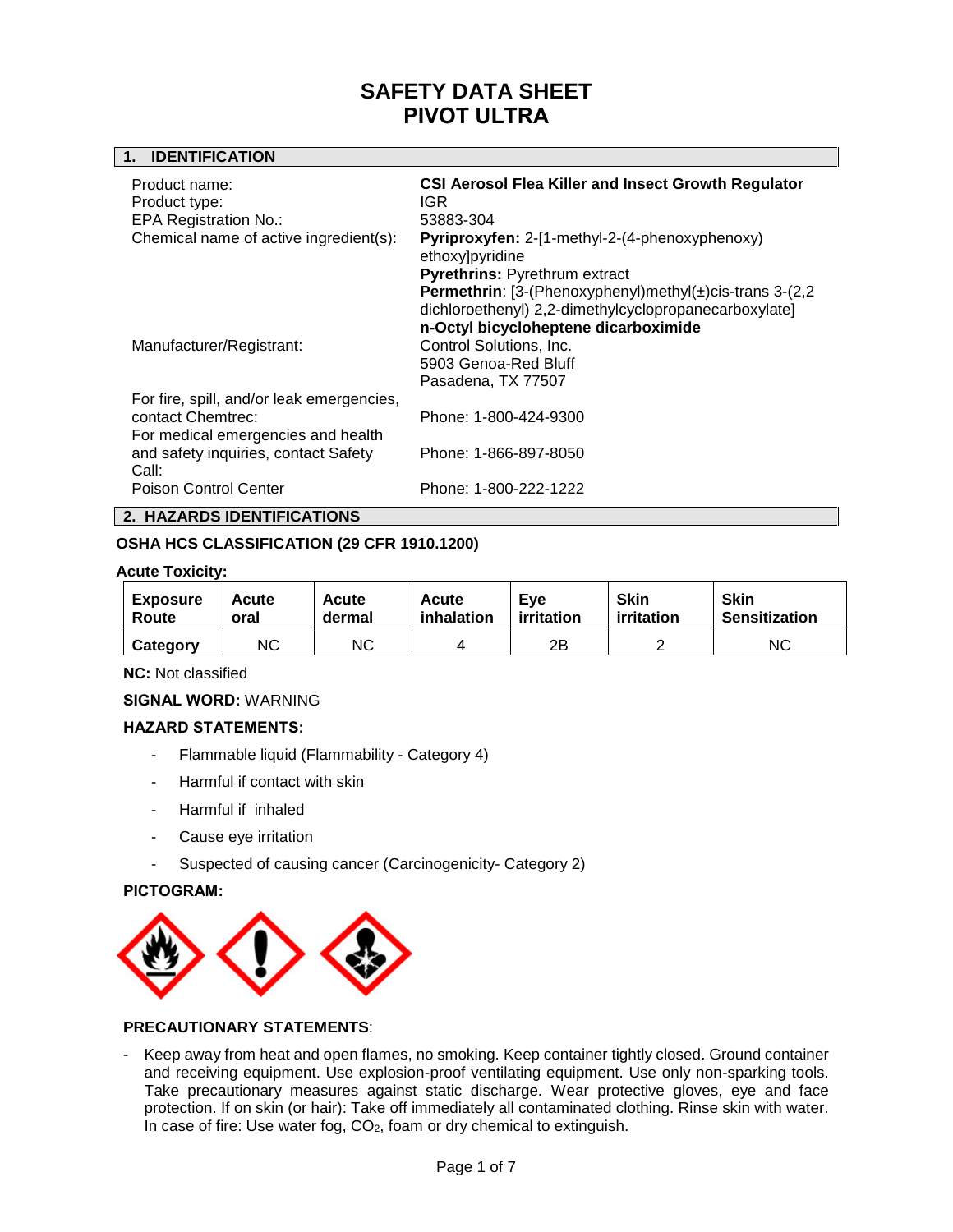- Wear protective gloves and clothing. If on skin, wash with plenty of water. Call a poison center if you feel unwell. Take off contaminated clothing and was it before reuse.
- Avoid breathing mist, vapors and spray. Use only outdoors or in a well-ventilated area. If inhaled: remove a person to fresh air and keep comfortable for breathing. Call a poison center if you feel unwell.
- Wash hands thoroughly after handling. If in eyes: Rinse cautiously with water for several minutes. Remove contact lenses, if present and easy to do. Continue rinsing. If eye irritation persists: get medical advice.
- Obtain special instructions before use. Do not handle until all safety precautions have been read and understood.

Contact Safety Call® International for emergency medical treatment at (866) 897-8050.

**PHYSICAL OR CHEMICAL HAZARDS:** Extremely Flammable. Contents under pressure. Keep away from fire, sparks, and heated surfaces. Do not puncture or incinerate container. Exposure to temperatures above 130°F may cause bursting.

**STORAGE AND DISPOSAL:** See Section 7 and 13.

**OTHER HAZARDS:** See Section 11 and 12 for hazards not otherwise classified.

| <b>COMMON NAME</b>  | CAS NO.     | %    | <b>OSHA</b>        | <b>ACGIH</b>       |                    | NTP/IARC/OSHA |
|---------------------|-------------|------|--------------------|--------------------|--------------------|---------------|
|                     |             |      | <b>PEL</b>         | <b>TLV</b>         | <b>OTHER</b>       | (Carcinogen)  |
| Pyriproxyfen        | 95737-68-1  | 0.1  | <b>NE</b>          | <b>NE</b>          | NE                 | NA.           |
| Pyrethrins          | 8003-34-7   | 0.05 | 5mg/m <sup>3</sup> | 5mg/m <sup>3</sup> | 5mg/m <sup>3</sup> | <b>NA</b>     |
|                     |             |      | (TWA)              | (TWA)              | (REL-              |               |
|                     |             |      |                    |                    | TWA)*              |               |
| n-Octyl             | 113-48-4    | 0.4  | <b>NE</b>          | <b>NE</b>          | <b>NE</b>          | <b>NA</b>     |
| bicycloheptene      |             |      |                    |                    |                    |               |
| dicarboximide       |             |      |                    |                    |                    |               |
| Permethrin          | 52645-53-1  | 0.4  | <b>NE</b>          | <b>NA</b>          | <b>NE</b>          | $IARC - 3**$  |
| Hydrotreated light, | 64742-47-8  | < 10 | NE.                | 200                | <b>NE</b>          | <b>NA</b>     |
| <b>Distillates</b>  |             |      |                    | mg/m <sup>3</sup>  |                    |               |
| (petroleum),        |             |      |                    | $(TWA)***$         |                    |               |
| Hydrocarbon         | Proprietary |      | <b>NE</b>          | <b>NE</b>          | <b>NE</b>          | <b>NA</b>     |
| propellant mixture  |             |      |                    |                    |                    |               |

# **3. COMPOSITION/INFORMATION ON INGREDIENTS**

NE= Not established; NA= Not applicable

\* NIOSH exposure limits.

\*\*IARC Group 3: The agent (mixture or exposure circumstance) is unclassifiable as to carcinogenicity to humans.

\*\*\* Non-aerosol; total hydrocarbon vapor. Can be absorbed through the skin as total hydrocarbon vapor.

# **4. FIRST AID MEASURES**

| <b>FIRST AID</b>     |                                                                               |  |  |  |
|----------------------|-------------------------------------------------------------------------------|--|--|--|
| IF ON SKIN OR        | • Take off contaminated clothing.                                             |  |  |  |
| <b>CLOTHING:</b>     | • Rinse skin immediately with plenty of water for 15-20 minutes.              |  |  |  |
|                      | • Call a poison control center or doctor for treatment advice.                |  |  |  |
| <b>IF SWALLOWED:</b> | • Immediately call a poison control center or doctor.                         |  |  |  |
|                      | • Do not induce vomiting unless told to do so by the poison control center or |  |  |  |
|                      | physician.                                                                    |  |  |  |
|                      | • Do not give any liquid to the person.                                       |  |  |  |
|                      | • Do not give anything by mouth to an unconscious person.                     |  |  |  |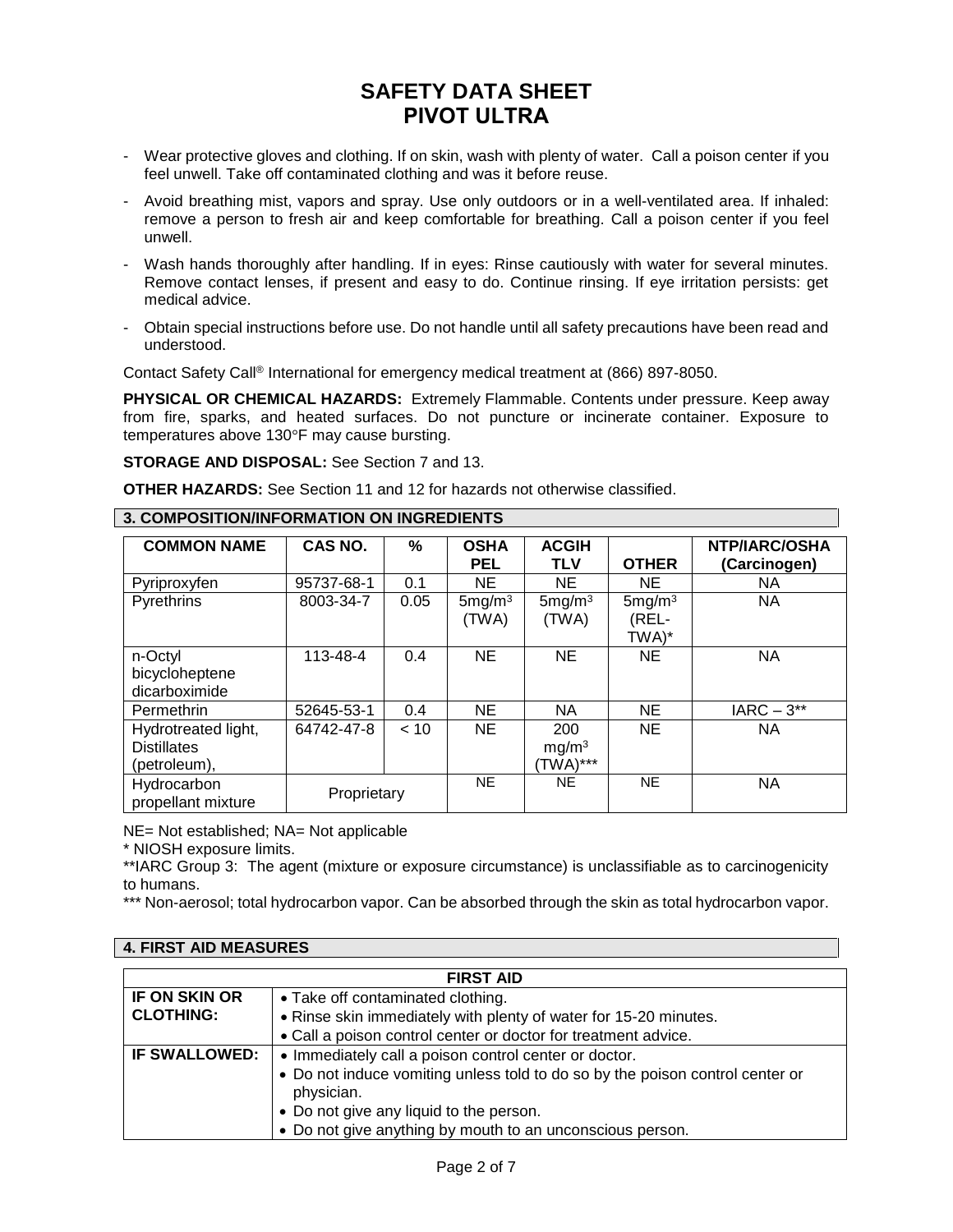| IF IN EYES:       | • Hold eye open and rinse slowly and gently with water 15-20 minutes.                                     |  |  |  |  |  |  |
|-------------------|-----------------------------------------------------------------------------------------------------------|--|--|--|--|--|--|
|                   | • Remove contact lenses, if present, after the first 5 minutes, then continuing<br>rinsing eye.           |  |  |  |  |  |  |
|                   |                                                                                                           |  |  |  |  |  |  |
|                   | • Call a poison control center or doctor for treatment advice.                                            |  |  |  |  |  |  |
| <b>IF INHALED</b> | • Move person to fresh air.                                                                               |  |  |  |  |  |  |
|                   | • If person is not breathing, call 911 or an ambulance, then give artificial                              |  |  |  |  |  |  |
|                   | respiration, preferably mouth-to-mouth if possible.                                                       |  |  |  |  |  |  |
|                   | • Call a physician or poison control center for further treatment advice.                                 |  |  |  |  |  |  |
|                   | Have the product container or label with you when calling a poison control center or doctor, or going for |  |  |  |  |  |  |
|                   | treatment. For additional information on this product (including health concerns, medical emergencies     |  |  |  |  |  |  |

treatment. For additional information on this product (including health concerns, medical emergencies or pesticide incidents), you may call SafetyCall® International at 1-866-897-8050, twenty-four (24) hours per day, seven (7) days per week.

# **5. FIRE FIGHTING MEASURES**

**FLASH POINT:**  $172^\circ F$  (<  $20^\circ F$  for the propellant)

**FLAMMABLE LIMITS:** Not determined

**NFPA 30B Flammability**: Level 1 Aerosol

**EXTINGUISHING MEDIA:** CO<sub>2</sub>, foam, and dry chemical.

**UNUSUAL FIRE & EXPLOSION HAZARDS:** Contents under pressure. Keep away from fire, sparks, and heated surfaces. Do not puncture or incinerate container. Exposure to temperatures above 130°F may cause bursting. Fire may produce irritating, corrosive or toxic gases.

**FIRE-FIGHTING PROCEDURES:** Isolate fire area and evacuate downwind. DO NOT breathe gases, smoke or vapors generated. Wear self-contained breathing apparatus and full-protective clothing. Cool fire exposed areas and equipment.

**HAZARDOUS DECOMPOSITION PRODUCTS:** May release irritating and toxic gases due to thermal decomposition. Products of combustion include CO, and CO2.

# **6. ACCIDENTAL RELEASE MEASURES**

**IN CASE OF SPILL OR LEAK:** Keep unauthorized personnel away. Do not touch or walk through spilled material. Stop leak if you can do it without risk. Do not direct water at spill or source of leak. If possible, turn leaking containers so that gas escapes rather than liquid. Prevent entry into waterways, sewers, basements or confined areas. Eliminate all ignition sources and allow to discharge completely in well ventilated area.

# **7. HANDLING AND STORAGE**

Do not contaminate water, food, or feed by storage or disposal.

**PRECAUTIONS TO BE TAKEN IN HANDLING:** Extremely Flammable. Contents under pressure. Keep away from fire, sparks, and heated surfaces. Do not puncture or incinerate container. Refer to the product label and directions for use. Provide good ventilation of working area. Keep away from sources of ignition – No smoking. Keep container tightly sealed. Protect against heat. Handle and open container with care. Do not open until ready to use. Once container is opened, content should be used as soon as possible. Provide means for controlling leaks and spills. Follow label warnings even after container is emptied. The substance/product may be handled only by appropriately trained personnel. Avoid all direct contact with the substance/product. Avoid contact with the skin, eyes and clothing. Avoid inhalation of dusts/mists/vapours. Wear suitable personal protective clothing and equipment.

**PRECAUTIONS TO BE TAKEN IN STORAGE:** Store in cool, dry (preferably locked) area that is away from heat and open flame, and in a place that is inaccessible to children and animals. Do not contaminate water, food or feed by storage or disposal.

**STORAGE TEMPERATURE (MIN/MAX):** Store below 130°F.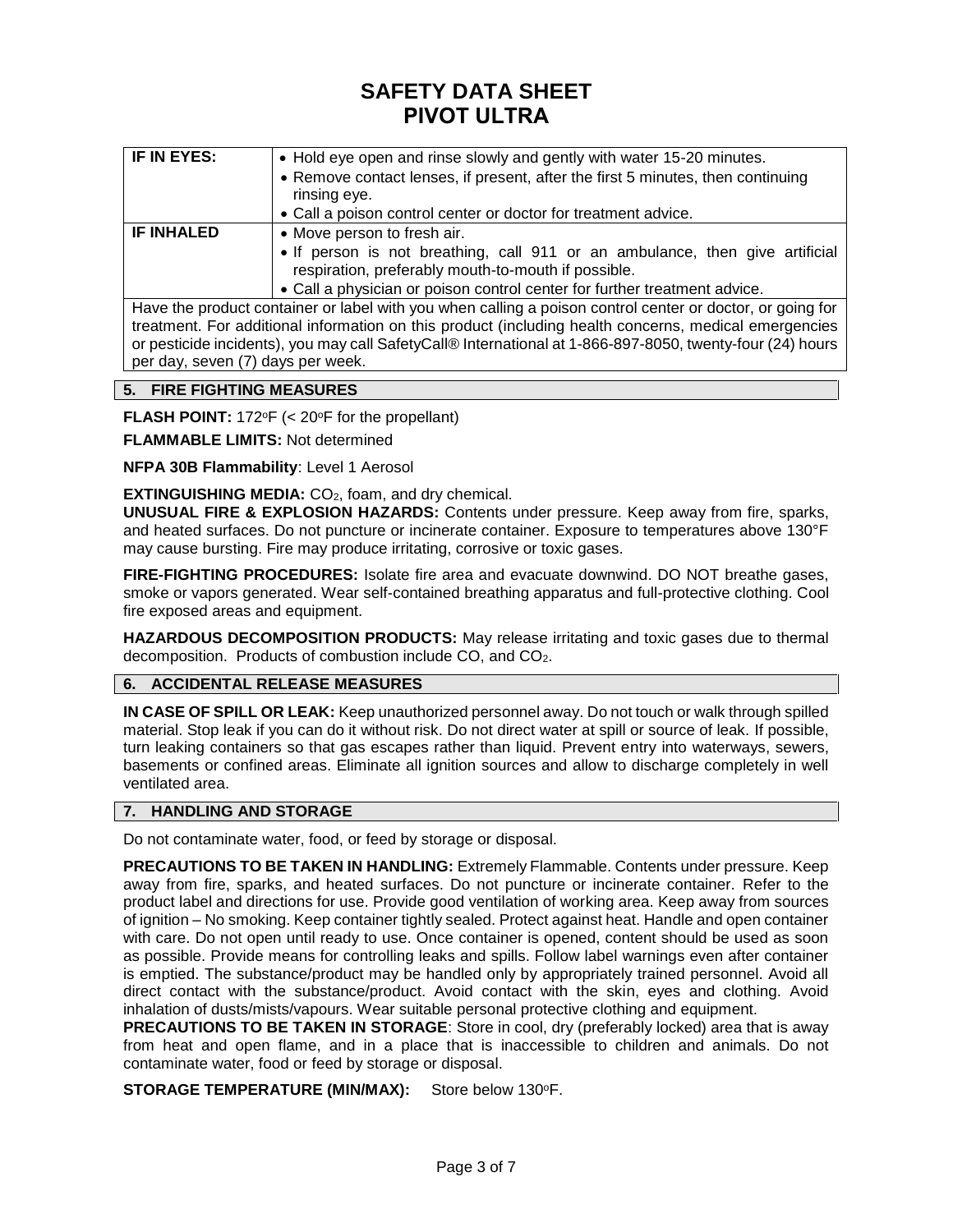# **8. EXPOSURE CONTROLS/PERSONAL PROTECTION**

**THE FOLLOWING RECOMMENDATIONS FOR EXPOSURE CONTROLS/PERSONAL PROTECTION ARE INTENDED FOR THE MANUFACTURE, FORMULATION, PACKAGING AND USE OF THIS PRODUCT.**

**FOR COMMERCIAL APPLICATIONS AND/OR ON-FARM APPLICATIONS CONSULT THE PRODUCT LABEL.**

**SKIN PROTECTION:** Long-sleeve shirt, long pants, shoes plus socks.

**HAND PROTECTION:** Chemical-resistant gloves.

**EYE PROTECTION:** Protective eyewear or chemical safety glasses with side shields or chemical goggles when working in non-ventilated spaces.

**RESPIRATOR REQUIREMENTS:** None required when used according to label directions. NIOSH approved P class filtering face piece or respirator may be used to minimize inhalation of aerosols.

#### **ADDITIONAL PROTECTIVE MEASURES:**

Follow manufacturer's instructions for cleaning/maintaining PPE. If no such instructions for washables, use detergent and hot water. Keep and wash PPE separately from other laundry.

#### **USER SAFETY RECOMMENDATIONS:**

**Users Should:**

- Wash hands before eating, drinking, chewing gum, using tobacco or using the toilet.
- Remove clothing immediately if pesticide gets inside. Then wash thoroughly and put on clean clothing.
- Remove PPE immediately after handling this product. Wash the outside of gloves before removing. As soon as possible, wash thoroughly and change into clean clothing.

**EXPOSURE GUIDELINES:** Refer to Section 3. **ENGINEERING CONTROLS:** Use in adequately ventilated areas.

# **9. PHYSICAL AND CHEMICAL PROPERTIES**

**APPEARANCE:** Liquid **ODOR:** Characteristic solvent like **pH:** 8- 9 **FLASH POINT: 172°F(Propellant < 20°F) DENSITY**: 0.88 – 0.96 g/ml (8.0 lbs/gal) **VISCOSITY:** Not applicable **SOLUBILITY IN WATER:** Not available **MELTING POINT:** Not available **SOLUBILITY:** Not available

# **10. STABILITY AND REACTIVITY**

**STABILITY:** Stable under normal conditions. **CONDITIONS TO AVOID:** Do not spray into open flame or onto very hot surfaces. **HAZARDOUS DECOMPOSITION PRODUCTS:** May release irritating and toxic gases due to thermal decomposition. Products of combustion include CO, and CO2. **HAZARDOUS POLYMERIZATION:** Will not occur.

# **11. TOXICOLOGICAL INFORMATION**

# **ACUTE TOXICITY/IRRITATION STUDIES:**

Acute Oral  $LD_{50}$  (Rat):  $> 5,000$  mg/kg Acute Dermal LD<sup>50</sup> (Rabbit): > 2,000 mg/kg Acute Inhalation LC<sup>50</sup> (Rat): The LC50 of this material places it in EPA Toxic Category IV. Eye Irritation: Moderately or severely irritation. Skin Irritation: Moderately irritating. Prolonged contact with the product may cause skin irritation and reddening.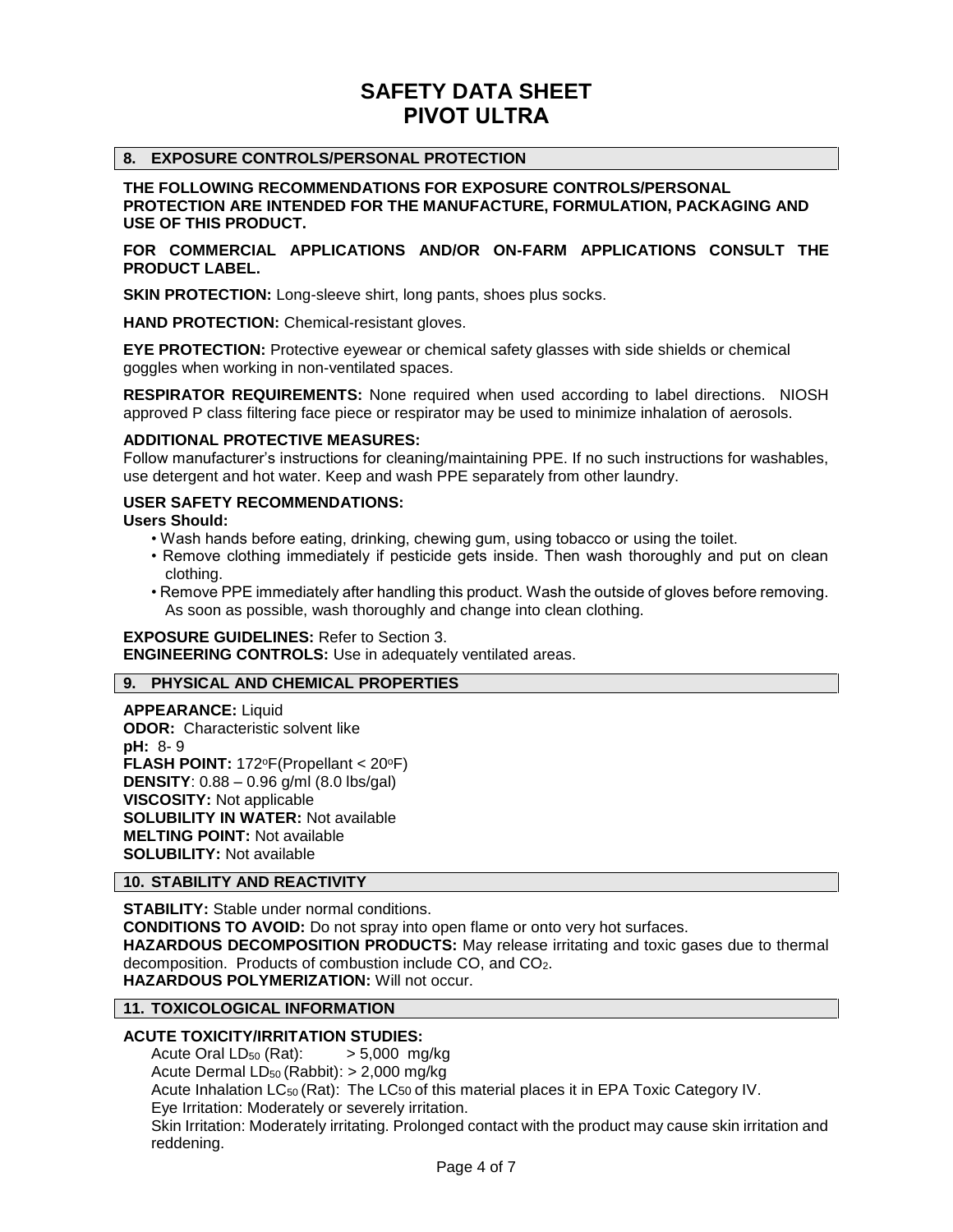Dermal Sensitization: Skin sensitizing effects were not observed in animal studies.

**ROUTES OF EXPOSURE:** Skin, inhalation, ingestion.

#### **POTENTIAL HEALTH EFFECTS:**

**EYE CONTACT:** Cause moderately or severely irritating. May cause redness and tearing. **SKIN CONTACT:** Moderately irritating. Prolonged contact with the product may cause skin irritation and reddening. **INGESTION:** Harmful is swallowed. **INHALATION:** Harmful is inhaled.

#### **OTHER TOXICOLOGICAL INFORMATION:**

#### **DEVELOPMENTAL/TERATOLOGY TOXICITY :**

Pyriproxyfen: No indication of effect observed in animal studies. Pyrethrum: No indication of effect observed in animal studies. n-Octyl bicycloheptene dicarboximide: No indication of effect observed in animal studies. Distillates (petroleum), hydrotreated light: No indication of effect observed in animal studies.

# **REPRODUCTION TOXICITY:**

Pyriproxyfen: No effects reported. Pyrethrum: No effects reported. n-Octyl bicycloheptene dicarboximide: No effects reported.

#### **MUTAGENICITY:**

Pyriproxyfen: No mutagenic effects reported.

Pyrethrum: No mutagenic effects reported.

n-Octyl bicycloheptene dicarboximide: Results from a number of mutagenicity studies with microorganisms and mammalian cell culture are available. Taking into account all of the information, there is no indication that the substance is mutagenic.

Distillates (petroleum), hydrotreated light: The substance was no mutagenic in bacteria. The substance was not genotoxic in mammalian cell culture. The substance was not mutagenic in mammal cell culture. The substance was no genotoxic in a test with mammals.

# **CARCINOGENICITY:**

Pyriproxyfen: In long-term studies in rats and mice in which pyriproxyfen was given by feed, a carcinogenic effect was not observed.

Pyrethrum: Not likely to be carcinogenic to humans.

Permethrin: EPA classified permethrin as "Likely to be Carcinogenic to Humans" by the oral route. This classification was based on two reproducible benign tumor types (lung and liver) in the mouse, equivocal evidence of carcinogenicity in Long-Evans rats, and supporting structural activity relationships (SAR) information. (EPA 2009 Permethrin RED)

# **12. ECOLOGICAL INFORMATION**

**ENVIRONMENTAL HAZARDS:** This pesticide is extremely toxic to aquatic organisms, including fish and invertebrates: Do not apply directly to or near water, or to areas where surface water is present or to intertidal areas below the mean water mark. Do not apply when weather conditions favor drift from treated areas. Drift and run-off from treated areas may be hazardous to aquatic organisms in water adjacent to treated areas. See Directions for Use for additional precautions and requirements. This product is highly toxic to bees exposed to direct treatment on blooming crops or weeds. Do not apply this product or allow it to drift to blooming crops or weeds while bees are actively visiting the treatment area.

# **ECOTOXICOLOGICAL INFORMATION:**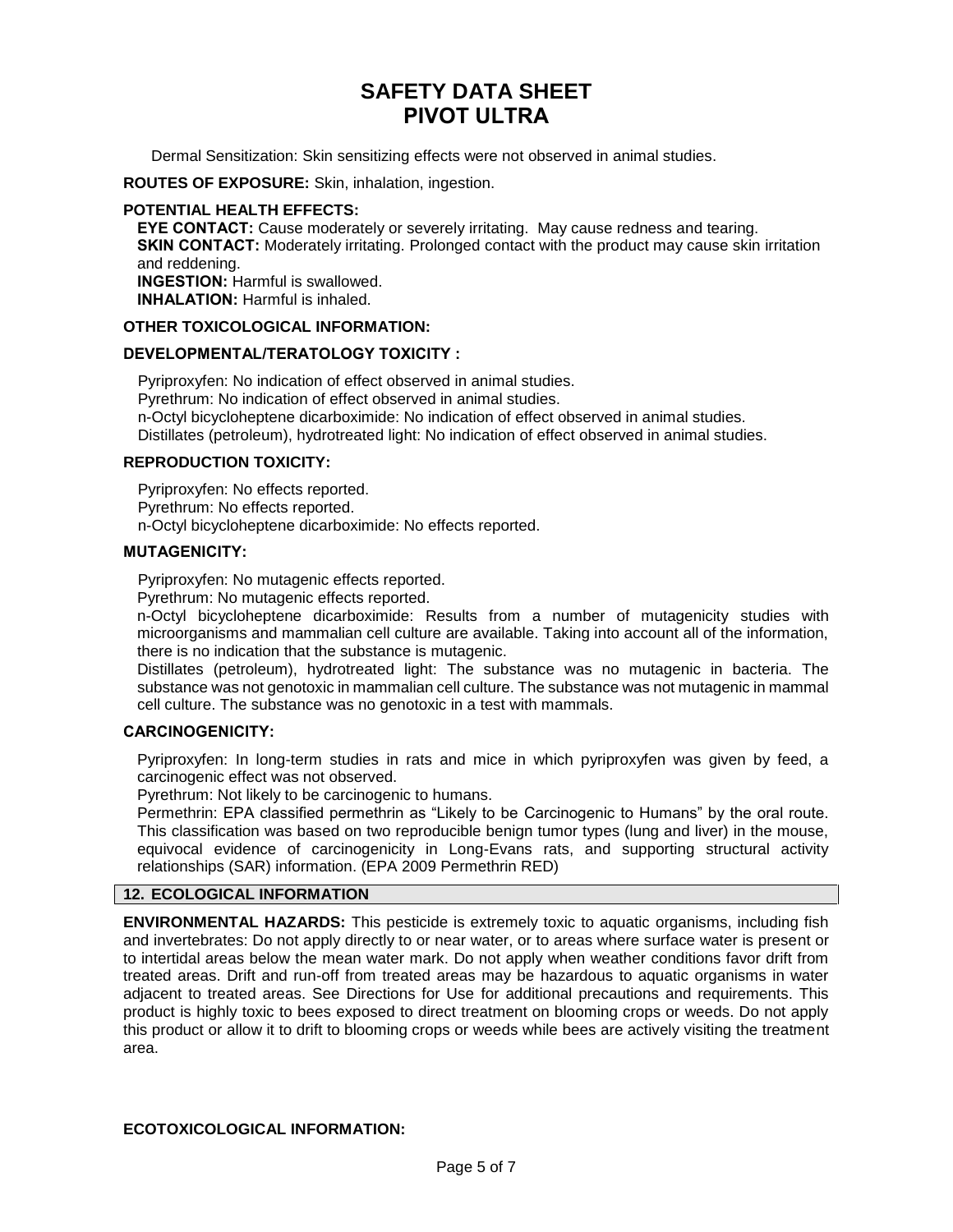Pyriproxyfen technical data: Rainbow trout  $LC_{50}$  (96-h):  $> 0.325$  mg/l

Pyrethrum technical data: Rainbow trout  $LC_{50}$  (96-h):  $> 0.0051$  mg/l *Daphnia magna* EC<sup>50</sup> (48-h): 0.016 mg/l n-Octyl bicycloheptene dicarboximide Rainbow trout  $LC_{50}$  (96-h): > 1.4 mg/l *Daphnia magna* LC<sup>50</sup> (48-h): 2.3 mg/l

Permethrin technical data: Rainbow trout  $LC_{50}$  (96-h):  $0.006 - 0.028$  µg/L Zebrafish LC<sup>50</sup> (96-h): 0.022 mg/l *Daphnia magna* LC<sup>50</sup> (24-h): 0.024 mg/l

Distillates (petroleum), hydrotreated light data: Zebrsfish LC<sub>50</sub> (96-h): 7.3 mg/l *Daphnia magna* EC<sub>50</sub> (84-h): 1.4 - 21 mg/l Algae EC<sup>50</sup> (72-h): 3.7 – 8.3 mg/l

# **13. DISPOSAL CONSIDERATIONS**

**PESTICIDE DISPOSAL:** Pesticide wastes are toxic. Do not contaminate water, food, or feed by storage or disposal. Improper disposal of excess pesticide, spray mixture, or rinsate is a violation of Federal Law. Dispose of excess or waste pesticide by use according to label directions, or contact your State Pesticide or Environmental Control Agency, or the Hazardous Waste representative at the nearest EPA Regional Office for guidance.

**CONTAINER DISPOSAL:** Do not cut, puncture, crush, or incinerate empty aerosol containers. Dispose of product containers, waste containers, and residues according to label instructions and local, state, and federal health and environmental regulations.

# **14. TRANSPORT INFORMATION**

# **DOT CLASSIFICATION:**

Consumer Commodity, ORM-D

# **INTERNATIONAL TRANSPORTAION:**

Limited Quantity

**IMO (vessel):** UN 1950, Aerosols,

**IATA (air):** UN1950, Aerosols, Flammable

# **15. REGULATORY INFORMATION**

# **FIFRA INFORMATION:**

This chemical is a pesticide product registered by the Environmental Protection Agency and is subject to certain labeling requirements under federal pesticide law. These requirements differ from the classification criteria and hazard information for safety data sheet, and for workplace labels of nonpesticide chemicals. Following is the hazard information as required on the pesticide label.

**CAUTION** Harmful if swallowed, inhaled, or absorbed through the skin. Do not breathe vapor or spray mist. Avoid contact with shin, eyes, or clothing. Wash hands thoroughly with soap and water after handling and before eating, drinking, chewing gum, using tobacco or using the toilet. Remove and wash contaminated clothing before reuse.

Highly flammable ingredient.

# **SARA TITLE III CLASSIFICATION:**